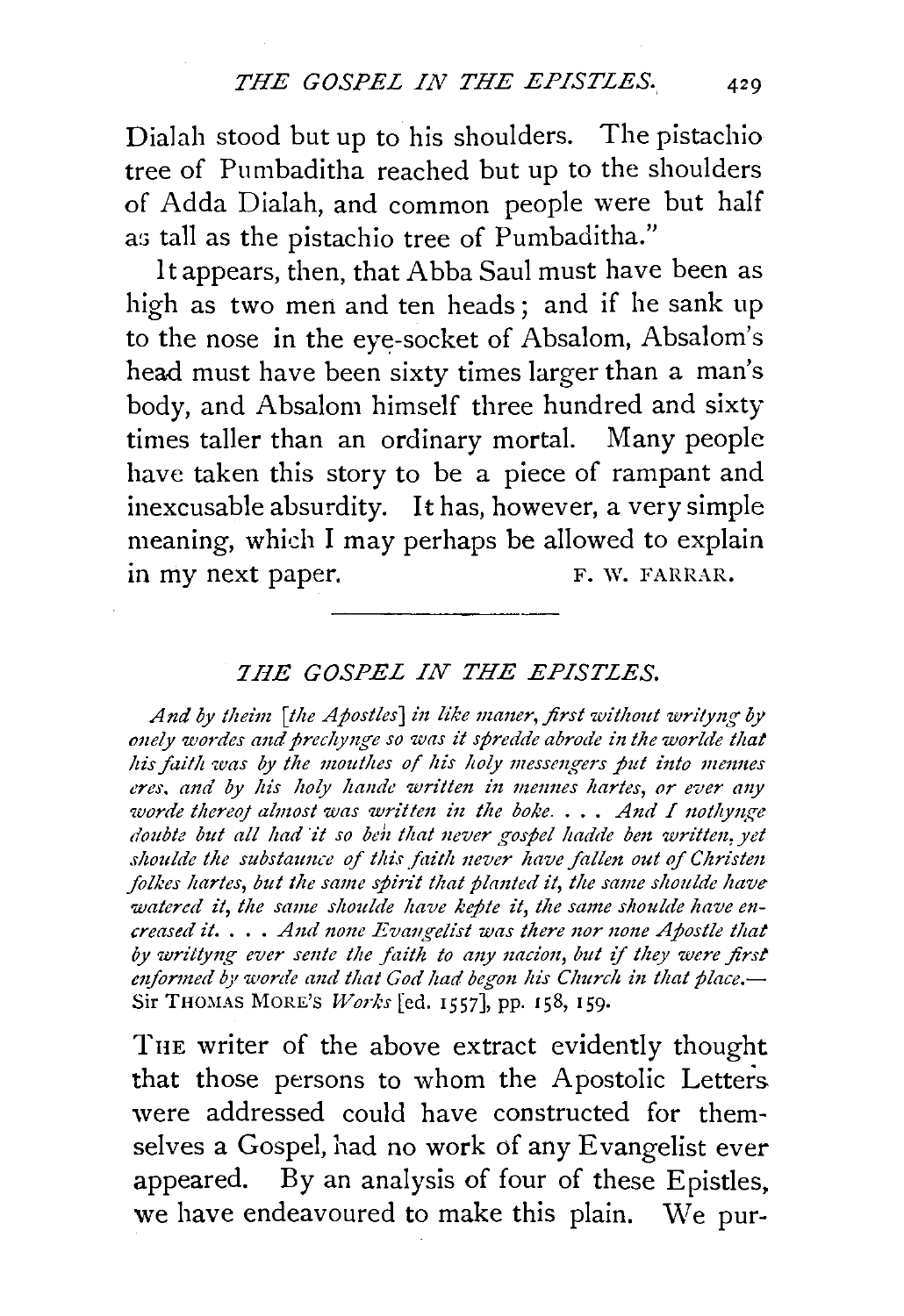pose now, by following the historical order of the Gospel story, to give synthetically an outline of what must have been taught to the Churches of Rome, Corinth, and Galatia, before they could have been fit to receive and comprehend the Letters which are addressed to them.

They could have been no strangers to language like that in which St. John, in the opening words of his Gospel, speaks of the pre-existence of the Creative Word. They had heard by oral teaching of "the one Lord Jesus Christ, by whom are all things, and we by  $\lim_{n \to \infty}$  and also that "Jesus Christ" was the Son of God, made of the seed of David according to the flesh."<sup>2</sup> Nay, they must have heard much more than this to be able to comprehend statements set before them with such brevity. The ·simple story of Mary his mother, who was of the house and lineage of David, must have been orally communicated to them ; and, with it, of course those miraculous details which made it possible for St. Paul to speak to them of the Son of Mary as being also the Son of God. And, besides this, they must also have been told of the lowly life which Jesus led among men, and that He could say of Himself that He had not where to lay his head, before St. 'Paul could write concerning the grace of Christ, " Though he were rich, yet for your sakes he became poor."3 But they must also have known that Jesus claimed *to* be the hope of the Jews, the promised Redeemer, and, as St. Matthew calls Him, not only the Son of David, but the Son of Abraham. For without comment St. Paul writes, "To Abraham and his seed

<sup>1</sup> I Cor. viii. 6. <sup>2</sup> Rom. i. 3. <sup>3</sup> <sup>2</sup> Cor. viii. 9.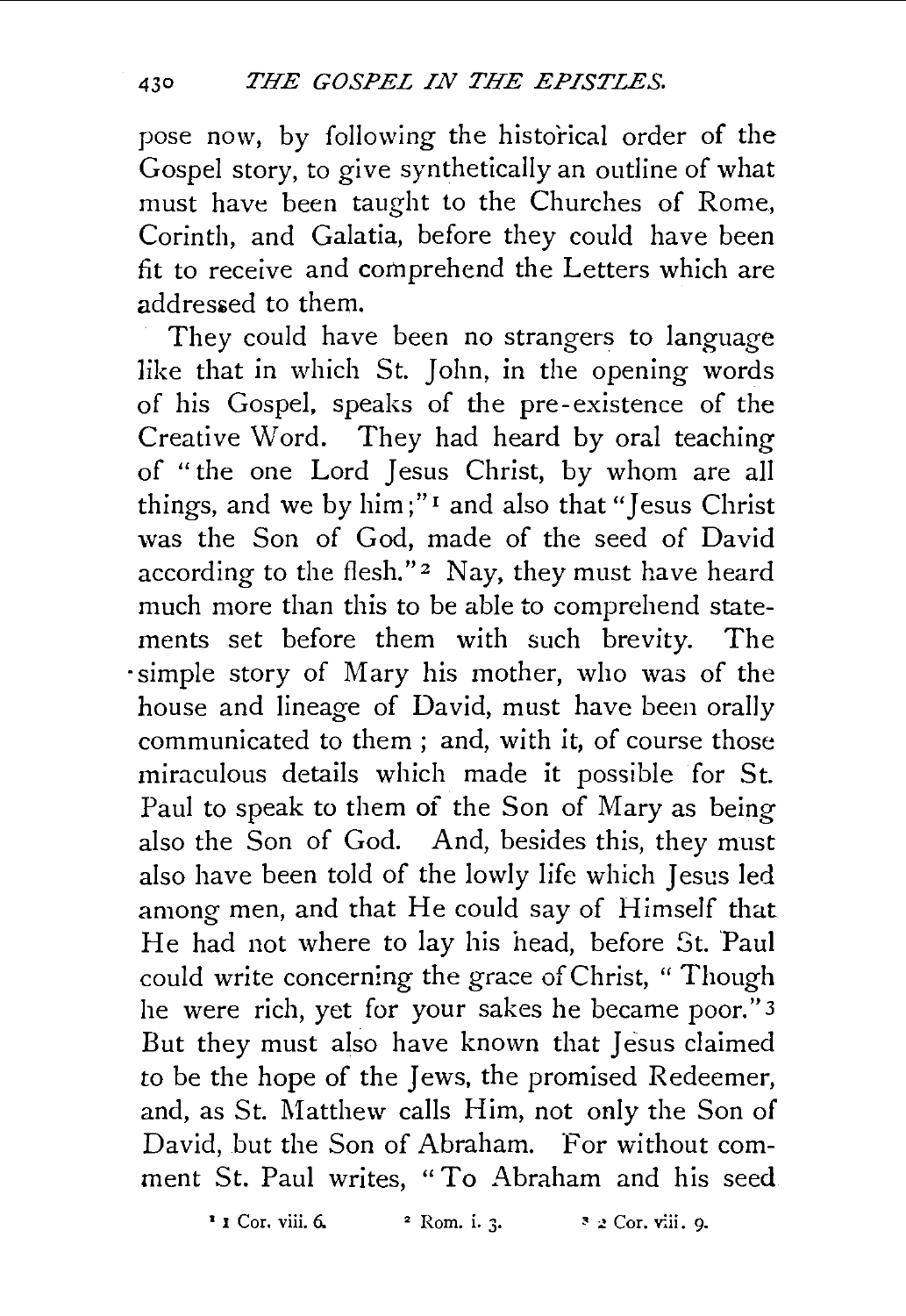were the promises made. He saith not, And to seeds, as of many ; but as of one, And to thy seed. which is Christ."<sup>1</sup> Moreover, to those to whom the Apostle could speak thus, "If when we were enemies we were reconciled to God by the death of his Son, much more being reconciled, we shall be saved by his life;"<sup>2</sup> or thus, "Our Lord Jesus Christ who gave himself for our sins;" there could have been no lack of knowledge concerning that heavenly message which at the birth of Jesus proclaimed glad tidings to all people, because One was now born " who should save his people from their sins." And that this Child, whose birth was so marvellously heralded and wondrously foretold, lived as a Jew among the Jews, and submitted to all the rules of the Jewish religion, must have been explained fully to them; for St. Paul has no occasion to say more, in speaking of Jesus, than that He was "made under the law, to redeem them that were under the law." 3 This story of the miraculous birth and the childhood of Jesus must have been completely recited to those for whom so brief a sentence was enough. And we cannot think that those later proclamations of the Divinity of Jesus which the Baptist made could have been left unmentioned among those who were told that "Christ died for our sins."4 For how more fitly could it be explained that the sacrifice of Christ was able to do away sins, than by such testimony as John gave when he said, " Behold the Lamb of God, which taketh away the sins of the world"?

They must have been told how " the twelve," 5

<sup>&</sup>lt;sup>1</sup> Gal. iii. 16. <sup>2</sup> Rom. v. 10. <sup>3</sup> Gal. iv. 4, 5.<br><sup>4</sup> I Cor. xv. 3. <sup>5</sup> Ibid. xv. 5.  $5$  Ibid.  $xy.$  5.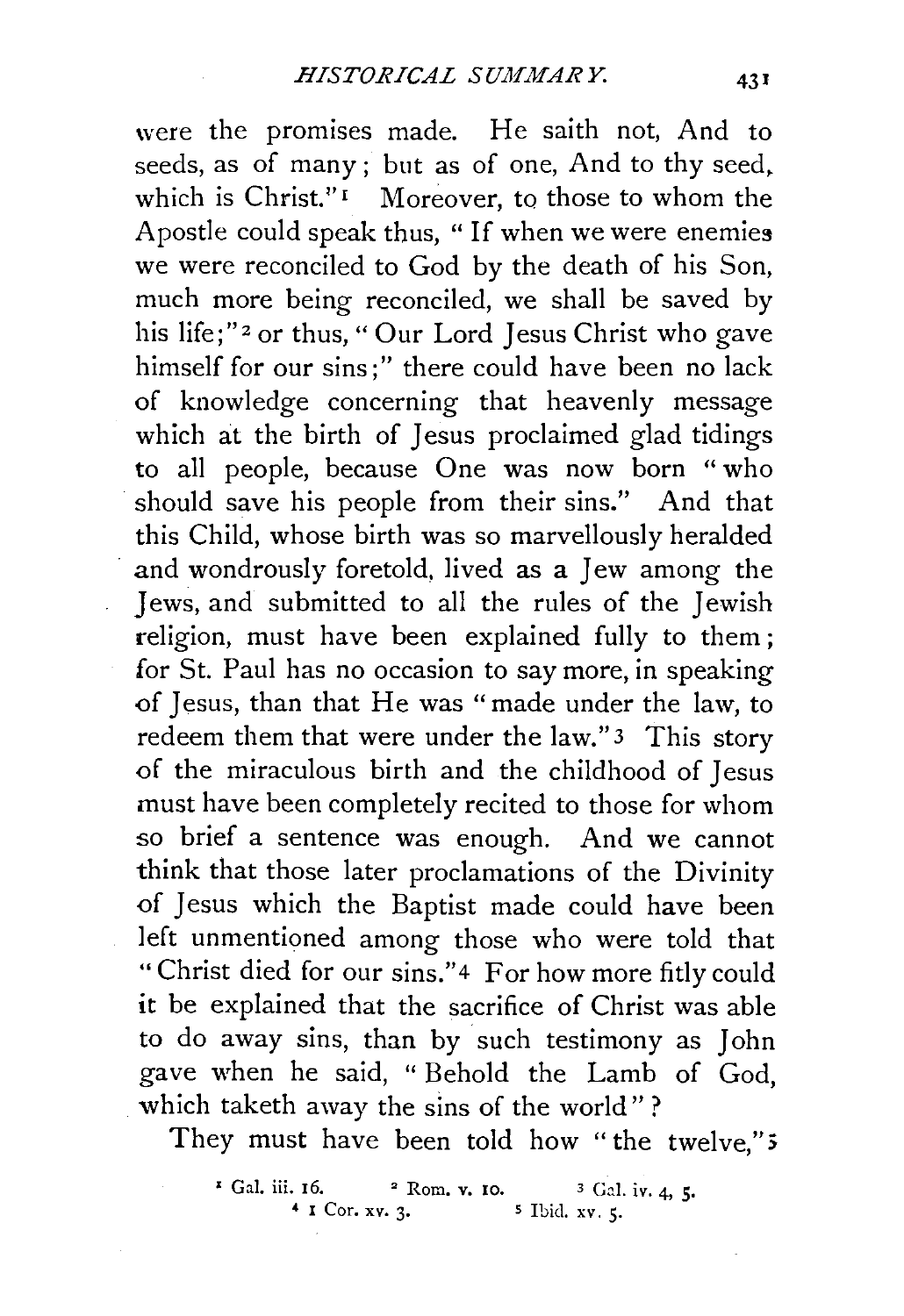whom St. Paul mentions with no more words than these, came to be chosen as the disciples of Jesus, and must likewise have heard of their names; for in the same passage Cephas and James are alluded to as though their names and history would be familiar to every Christian congregation. The call, therefore, on the Sea of Galilee, and all the circumstances of the life at Capernaum, must have entered into the narrative which had been orally communicated to the Christian Church of Corinth, and indeed to all the Churches; for with just the same brevity does he allude to James, Cephas, and John, who "seemed to be pillars,"<sup>I</sup> when he is writing to the Galatians. How these three had come to occupy that prominent place in the early society must also have been told; and also how these very men received special marks of the Lord's confidence, and were admitted into an intimacy with Him closer than that which was allowed to the rest of the Twelve. Their own eyes had seen how these early disciples of Jesus had come abroad to preach the glad tidings of his kingdom; and when the first teachers came to any church, their opening address could not have failed to contain a notice that from the beginning Jesus had sent forth his followers to spread the gospel and win converts to the faith, and had commanded that this new institution of preach'ing should be continued and extended after He had been taken away. With the miracles of Jesus the Epistles naturally do not deal. The apostles had learned from their Master that words like "Arise, take up thy bed, and go unto thine house," were only spoken, and followed by the restoration of the afflicted

 $L$  Ga<sup>1</sup>. ii. 9.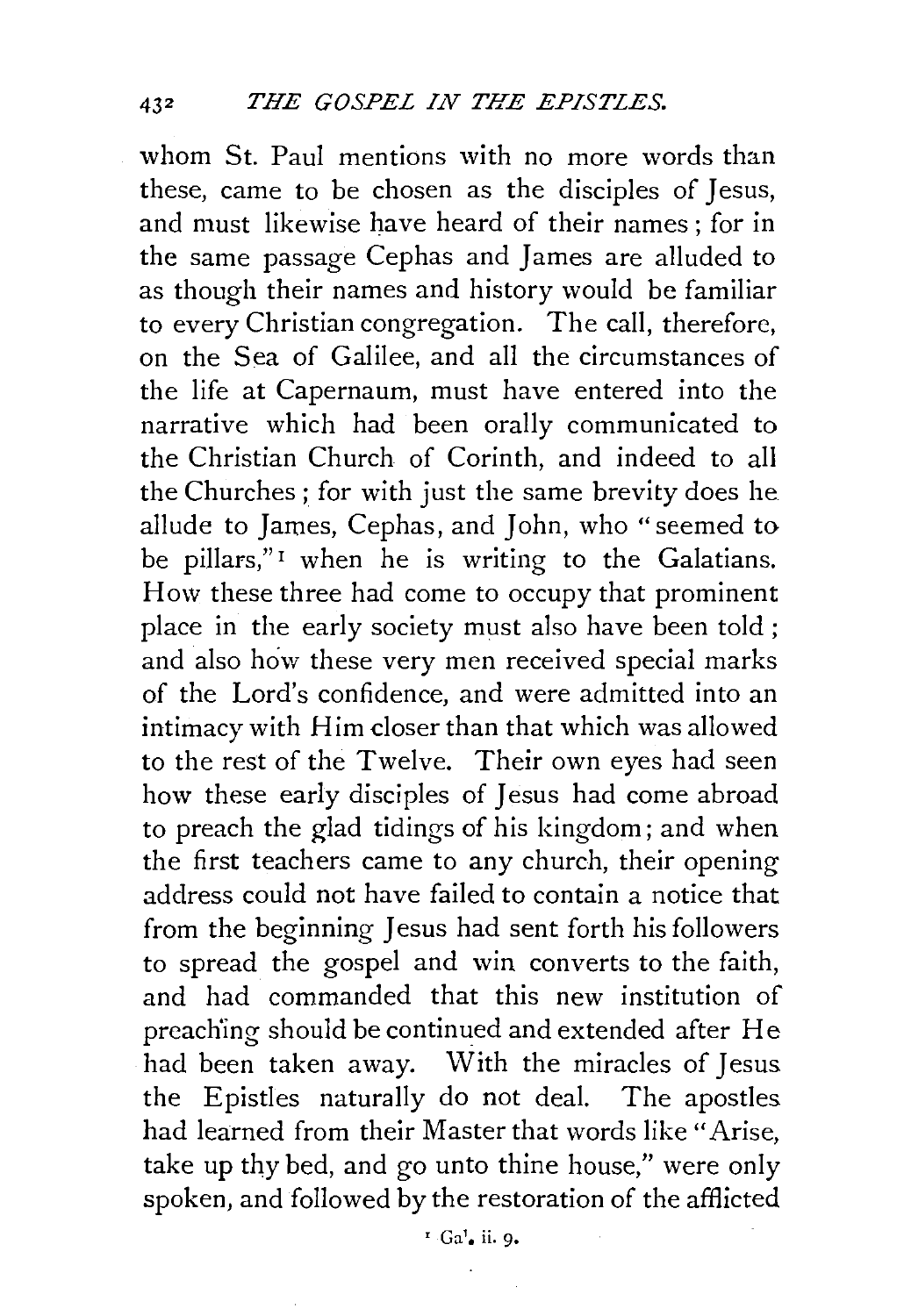,man, in order that men should believe that Jesus· was possessed of a greater power-that of healing the soul by the forgiveness of sins. And, above all, every other miracle was rendered needless, as the ground of an appeal to the faith of the world, when Christ had triumphed over death and risen from the grave. On the Resurrection, the Letters of St. Paul insist in every page. It is " by the resurrection from the dead that Jesus is declared to be the Son of God with power."<sup>1</sup> It will be imputed unto us for righteousness " if we believe on him who raised up Jesus our Lord from the dead."<sup>2</sup> For "Christ was raised up from the dead by the glory of the Father." 3 And as " God hath raised up the Lord, so will he also raise us up by his own power."<sup>4</sup> And it is from God who raised up Jesus, for whom He is an ambassador, that our Apostle claims his commission : " Paul, an apostle, not of men, neither by man, but by Jesus Christ, and God the Father, who raised him from the dead." 5 For evidence that Christ was truly the Son of God they neither could nor would desire to go beyond the proof furnished by his empty grave. But the case was different with the *words* which Jesus had spoken while alive. These his disciples were to make known to all the world; and the spirit of this teaching, which was utterly new to the world, is found throughout these Epistles of St. Paul. We have already<sup>6</sup> largely illustrated this similarity of tone between the Gospels and the Epistles, and have especially pointed out how much of the solemn language of the discourses preserved to us by St. John

<sup>1</sup> Rom. i. 4. <sup>2</sup> Ibid. iv. 24. <sup>3</sup> Ibid. vi. 4. <sup>4</sup> I Cor. vi. 14.  $5$  Gal. i. I. <sup>6</sup> THE EXPOSITOR, vol. v. pp. 451, *et seq.* VOL. VI.  $28$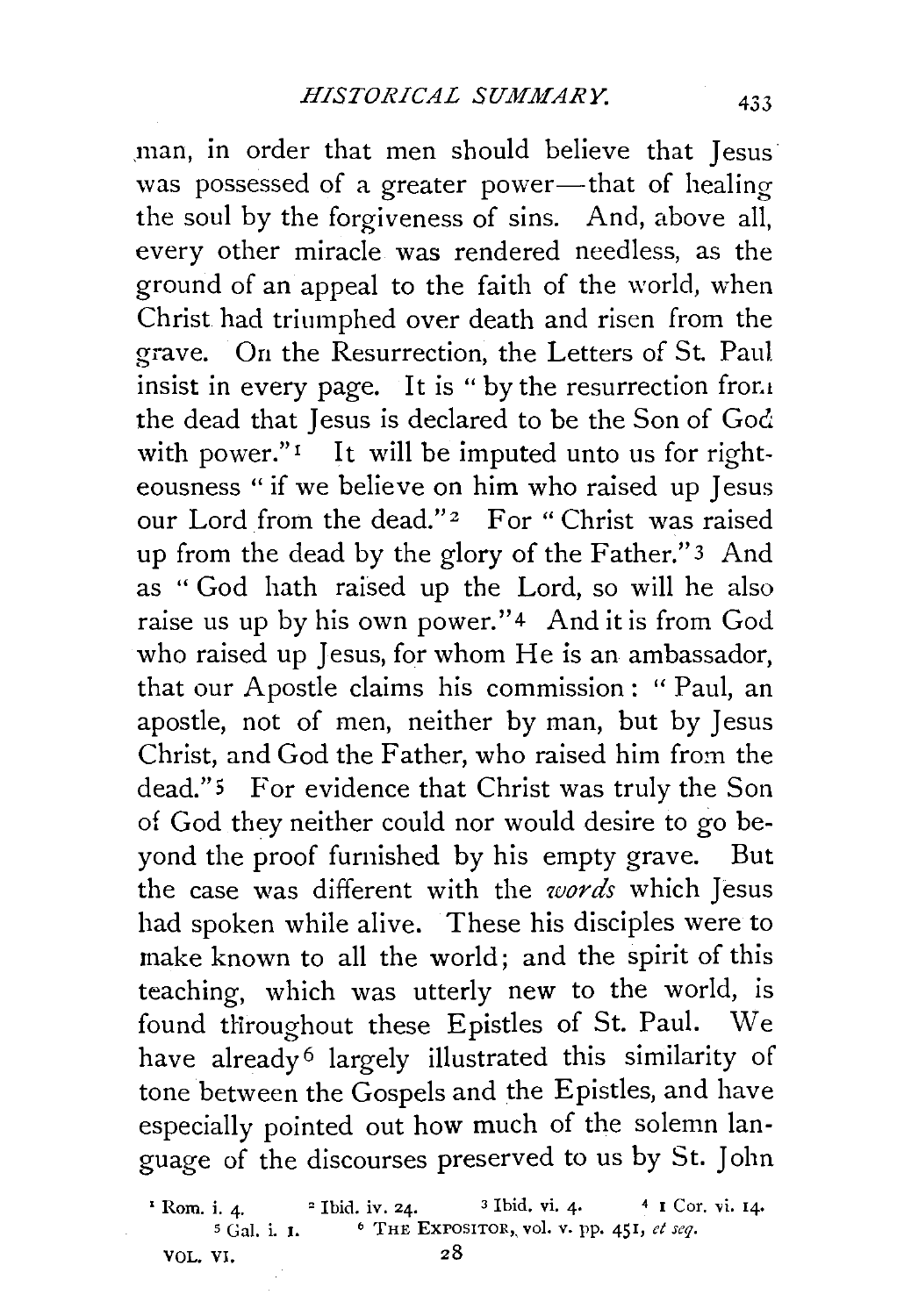is anticipated in the Letters which we have been examining. But the subject is not nearly exhausted. For example, how unlike to any teaching which men had ever heard before was the saying of Christ, "Be ye wise as serpents, and *harmless* as doves." I The world had encouraged the acquisition of wisdom after its own fashion, but the latter clause of Christ's sentence was alien to any teaching but his own. Yet St. Paul, in writing to the Romans, exhorts them in precisely the same strain in which Jesus had spoken to the Seventy. " I would have you wise unto that which is good, and *simple* concerning evil;" where he employs the same word in the original for *simple*  as, in the sentence from the Gospel, is translated  $harmless.$  The word  $(\hat{a} \kappa \hat{\epsilon} \rho a \iota o \varsigma)$  is not a common word, and signifies-literally-*pure*, *unadulterated*. St. Paul uses it once more—and only once more— .in writing to the Philippians : " That ye may be blameless and *harmless*."<sup>2</sup> And we can hardly suppose the Apostle to have employed it except as having in his mind the previous utterance of Jesus, .and in writing to persons to whom the now almost proverbial expression of the Lord had become familiar. The sentiment is repeated by him again when he writes, "If any man among you seemeth to be wise in this world, let him become a fool, that he may be wise."3 And once more in the same Epistle, "Brethren be not children in understanding; howbeit in malice be ye children, but in understanding be men." 4

Before the preaching of Christ it was only in dim vision that a future life was made known, even to the

<sup>1</sup> Matt. x. 15. <sup>2</sup> Phil. ii. 15. <sup>3</sup> I Cor. iii. 18. 4 Ibid. xiv. 20.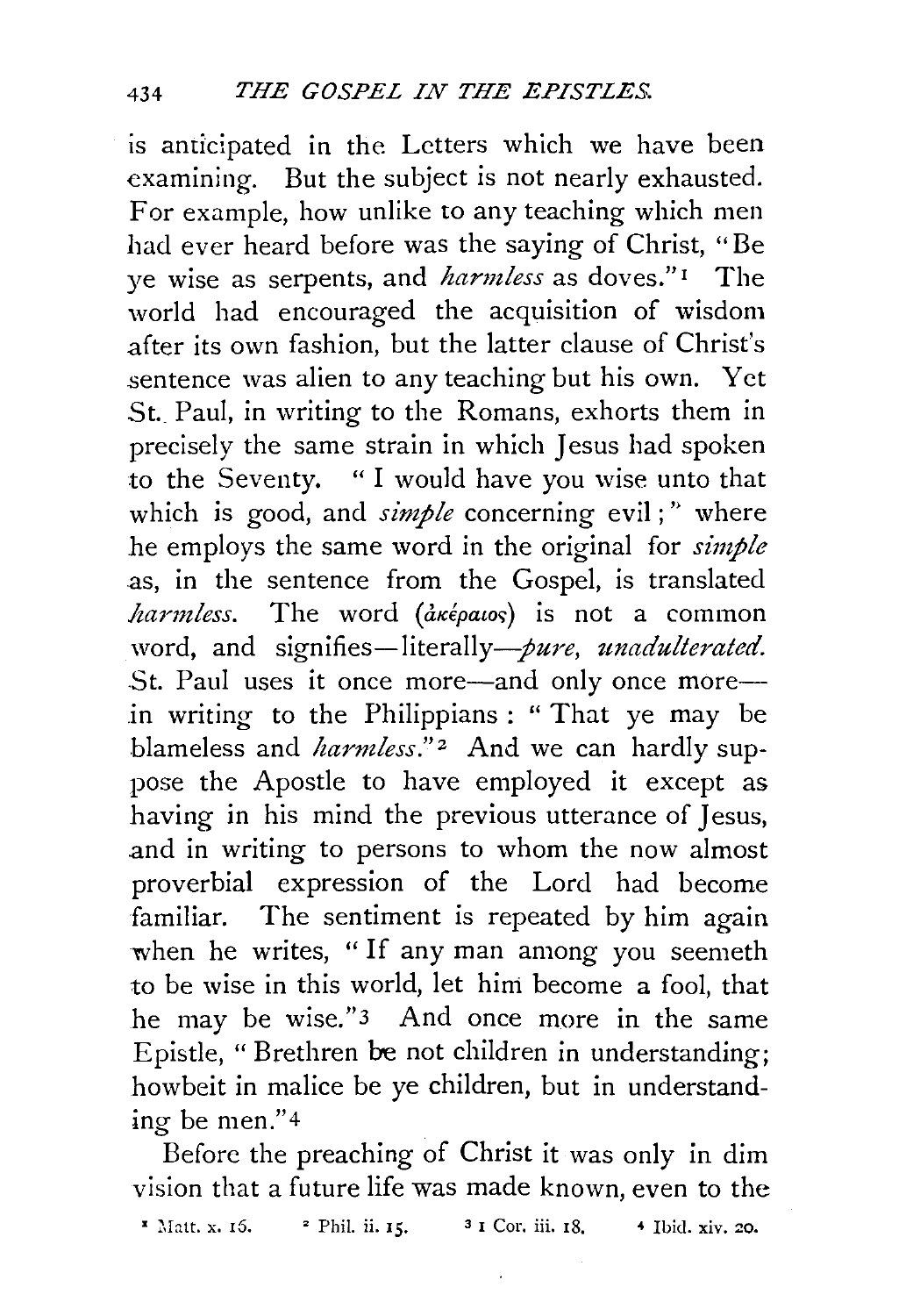Chosen People. · It was Christ who brought life and immortality to light. Of the lot of man after death He is reported to have spoken thus in the Gospels: " The Son of man shall come in the glory of his Father, with his angels; and then shall he reward every man according to his works." $\mathbf{r}$  The teaching of the first preachers would not have been complete without the communication of this heaven-sent revelation. And that they did set it forth we can see dearly from the words which St. Paul is able to use *to* the Roman Church, and also to the Corinthians. To the former he writes, addressing an impenitent sinner : " Thou treasurest up to thyself wrath against the day of wrath and revelation of the righteous judgment of God; who will render to every man according to his deeds."<sup>2</sup> To the Corinthians he says, "He that planteth and he that watereth are one ; and ·every man shall receive his own reward according to his own labour." 3 And in his Second Epistle even more fully: "We must all appear before the judgment seat of Christ; that every one may receive the things done in his body, according to that he hath done, whether it be good or bad." 4 The world had .known nothing of these solemn truths before the appearance of Jesus Christ, and it could only have been by the oral teaching of the first Christian mis-.sionaries that the congregations in Rome and Corinth had been instructed in them ; and yet we find the Apostle alluding to them as teachings with which they were all sure to be familiar. How truly, too, is the spirit of Christ's teaching in the Gospel on mercy to the erring set forth in the Epistles of St. Paul, ' Matt. xvi. 27. <sup>2</sup> Rom. ii. 5, 6. <sup>3</sup> I Cor. iii. 8.  $42$  Cor. v. 10.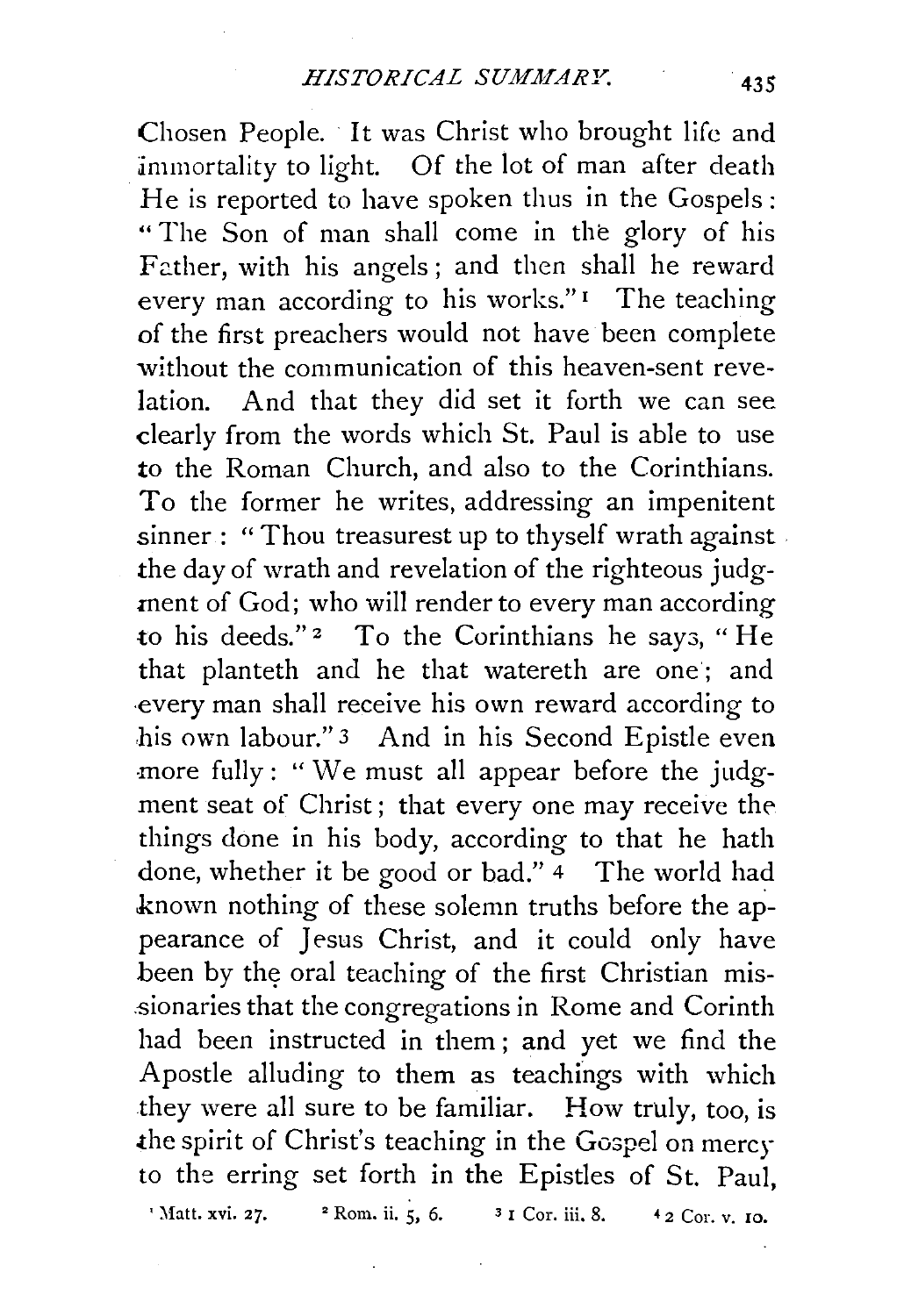although this was no common teaching before Christ came into the world. We seem to hear the Lord's " He that is without sin among you let him cast the first stone," as we read, " Brethren, if a man be overtaken in a fault, ye that are spiritual, restore such an one in the spirit of meekness ; considering thyself, lest thou also be tempted;" $\frac{1}{1}$  and in these, "We then that are strong ought to bear the infirmities of the weak, and not to please ourselves."<sup>2</sup> Had it not been known that these were among the precepts of the Master, his disciples would hardly have been bold enough to originate such lessons, and would surely have found it impossible to win acceptance for them. Nor would it have fared better with those lessons of consideration for others which are to be found in passages such as, " Take heed lest by any means this liberty of yours become a stumblingblock to them that arc weak ; " 3 or, again, in the same Epistle, " Let no man seek his own, but every man his neighbour's well- being." 4 Neither were lessons of universal benevolence ever inculcated before the coming of Christ, nor could they have been enforced on Christian congregations unless those congregations had already received them as. among the words of Jesus. When these had been heard, but not before, it was possible for St. Paul to write to the Galatians, "As we have opportunity, let. us do good unto all men;" 5 and to the Romans: "Bless. them which persecute you, and recompense to no man evil for evil;"<sup>6</sup> or to write his wondrous eulogy on Christian charity; 7 or to pen the words, which seem

<sup>1</sup> Gal. vi. I. <sup>2</sup> Rom. xv. I. <sup>3</sup> I Cor. viii. 9. <sup>4</sup> Ibid. x. 24. <sup>5</sup> Gal. vi. 10. <sup>6</sup> Rom. xii. 14–17. <sup>7</sup> I Cor. xiii.  $6$  Rom. xii. 14-17.  $7$  I Cor. xiii.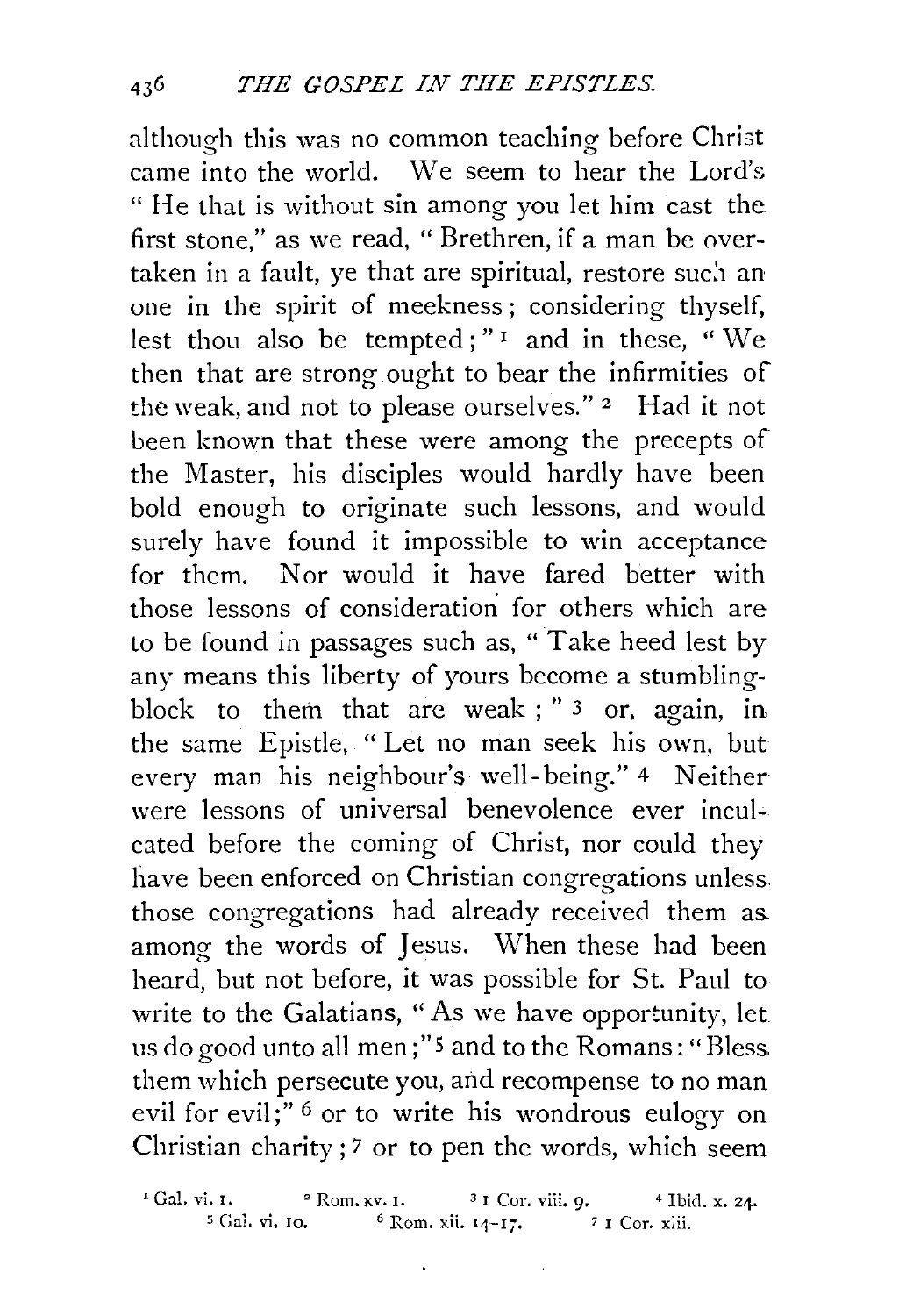like a brief summary of the life of the Master Himself, " I will very gladly spend and be spent for you ; though the more abundantly I love you, the less I be loved." I It was only when Christ had preached and practised such love as this, only when He had prayed for his murderers, "Father, forgive them, for they know not what they do," that such a spirit was inspired into men. And to have spoken to these . Christian congregations in such language would have been impossible had they not known of the teaching of that Master in whose footsteps St. Paul strove to tread.

After what has just been said, in addition to those illustrations which we have before 2 given of the great resemblance which exists between many of the teachings of St. Paul. and the authoritative utterances of Christ in the Sermon on the Mount, as well as between the language attributed to the Saviour and that used by the Apostle on such subjects as the last judgment, the power of faith, the influence of the Spirit, and the office of the Holy Ghost, we feel that no more need be adduced to shew how entirely these Epistles, written so long anterior to the publication of any Gospel, accord with the lessons of our blessed Lord. Their brief injunctions, almost always un accompanied by a reason, would have found no response in the hearts of those to whom they were addressed, had not the teaching of Christ, orally communicated by the earliest preachers, prepared the way for the practical application of his lessons by those on whom should come the care of the Churches.

 $12$  Cor. xii. 15.  $2 \text{ THE EXPOSTOR, vol. v. p. 453.}$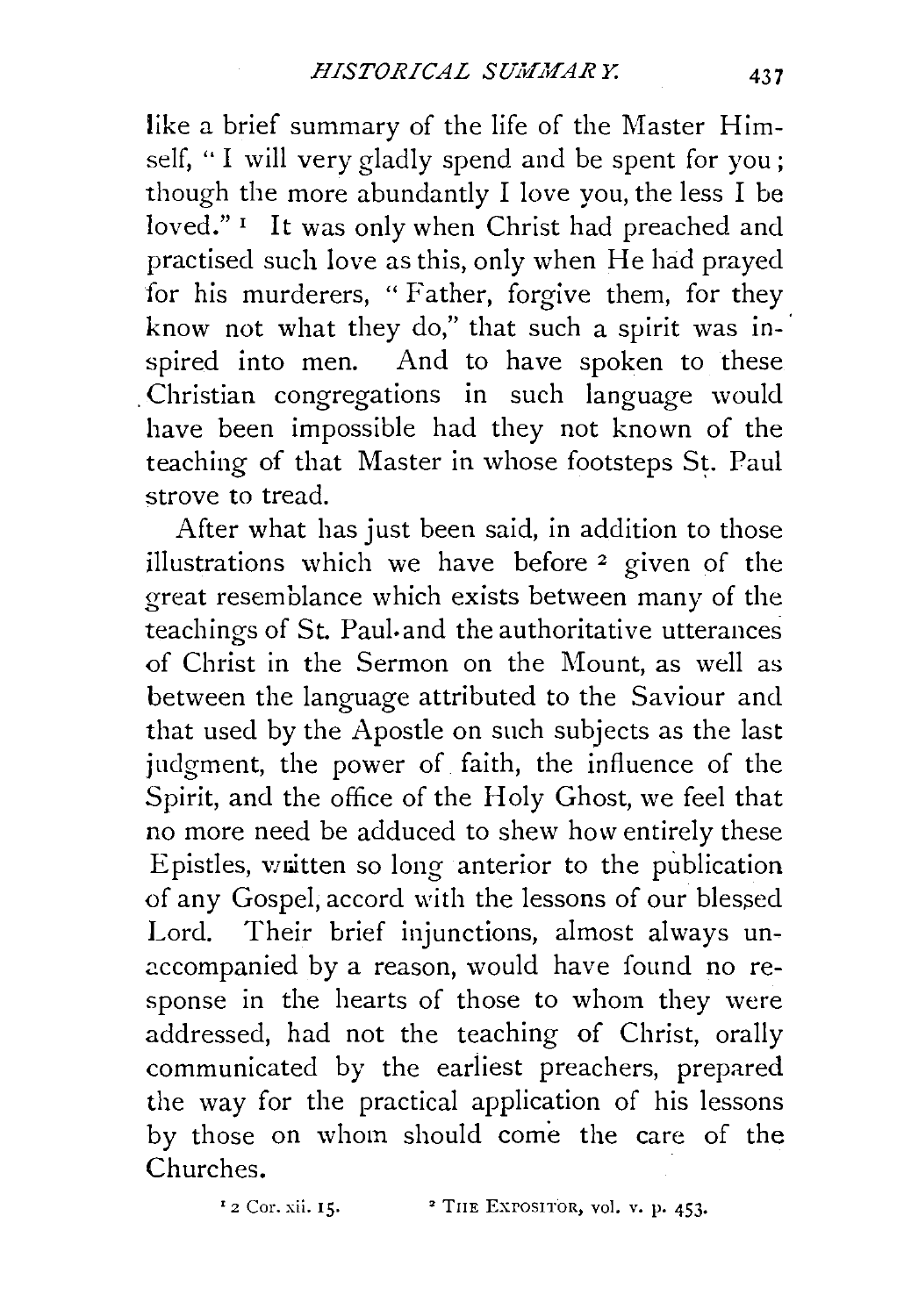But not only were the lessons which Christ gave to his disciples made known to the first-founded Churches, but from the fact that the apostles themselves were the first missionaries, the early congregations, to which St. Paul wrote, were well informed on the personal history of the apostolic band and of those who had lived with Jesus. Thus it comes to pass that St. Paul can allude without explanation to the circumstance of Peter's marriage, and the marriage of some of the brethren of our Lord; and speak of " the other apostles" <sup>1</sup> in such general phiase as makes us quite sure that further explanation was not needed by those to whom he was writing.

How entirely in accord with what was afterwards made public in the Gospels is St. Paul's expression, "The Jews require a sign!"<sup>2</sup> How thoroughly does it represent to us the oft-repeated demand, " Master, we would see a sign from thee." 3 And whence did St. Paul derive that unusual simile of the leaven, which he so frequently employs-as, for example, in the phrase, " Purge out therefore the old leaven" ? 4 and how did it become so familiar in the Churches, that they at once recognized its meaning, if not from the use which the Lord Himself made of the word when speaking of the corrupt teaching of the Pharisees and the corrupt practices of the Herodians? So that, not only the substance, but the phraseology and very words of Jesus are to be traced in these Letters, and were used because they would appeal to the first teaching which the Churches had received. How like in tenour too is that language

 $\frac{1}{2}$  I Cor. i. 22. 3 Matt. xii. 3S. <sup>4</sup> I Cor, v. 7, and several times in the same chapter.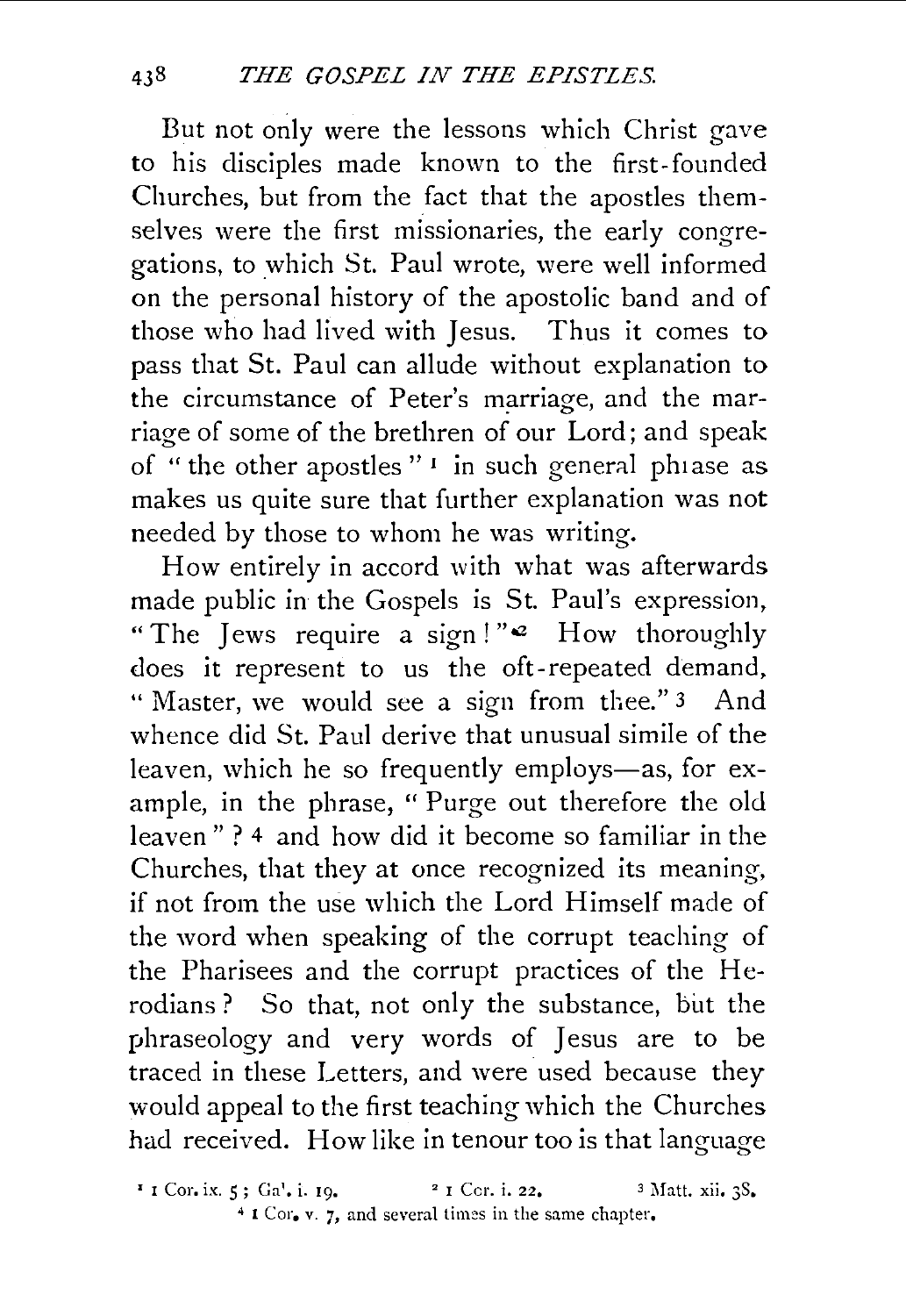of St. Paul where he says, " God hath chosen the foolish things of the world to confound the wise, and God hath chosen the weak things of the world to confound the things that are mighty," $\frac{1}{1}$  to that thanksgiving of Jesus, "I thank thee, 0 Father, Lord of heaven and earth, because thou hast hid these things from the wise and prudent, and hast revealed them unto babes: even so, Father, for so it seemed good in thy sight."z

With the events which the Gospels record concerning the last days of our Lord's life, the Churches to whom these Letters were written must have been most thoroughly acquainted. They knew that the solemn meal which our Lord ate with his disciples was eaten on the evening of " the same night on which he was betrayed," But we cannot suppose for a moment that the details of the preparation for that feast, which the Lord had so earnestly desired to eat with his disciples before He suffered, had been omitted from the narrative to which they had listened. Rather must we believe that as the institution of the Lord's Supper took place on that evening, and was to continue as a sacred memorial in the Christian Church for ever; and as the abolition of the Paschal Sacrifice was now to be made, and the simple reception of bread and wine to take its place, both Jewish and Gentile audiences would need to hear the whole history of those events which led up to the appointment of the Christian Sacrament. They must have heard that the Lord looked upon it as the precursor of his own sacrifice. When they could, in such short phrase, be reminded of Christ's betrayal, the story of

 $r_i$  Cor. i. 27.  $r_i$  and  $r_i$  Matt. xi. 25.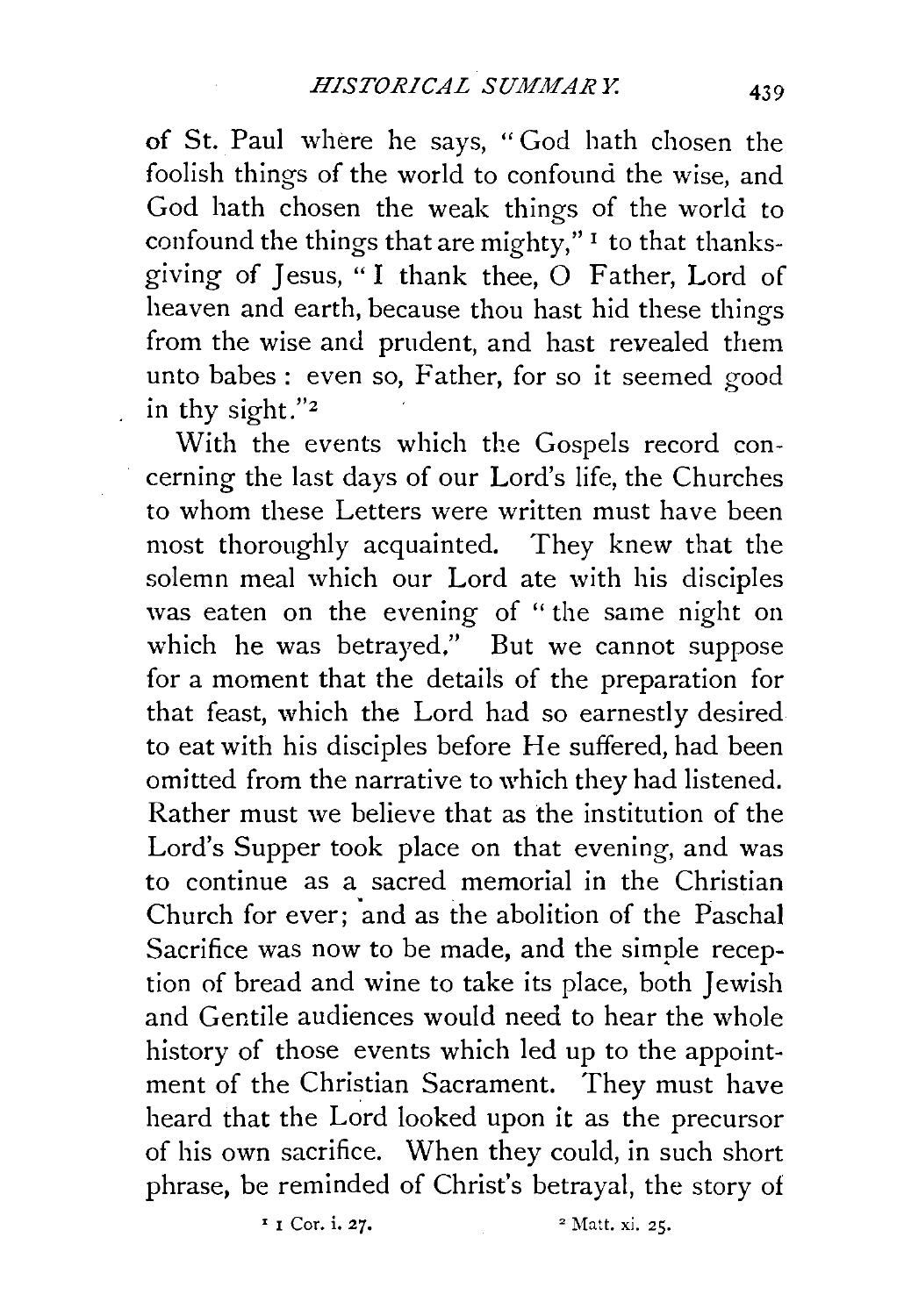Iscariot's crime must have been fixed in every memory. No doubt they had been told, too, how Christ, during the Supper, had shewn that He could read what was in the heart of his treacherous follower. And no detail of the crime would be omitted,—the bargain with the Jews, the thirty pieces of silver, the kiss as a sign, the terror of the band of soldiers, the remorse of Judas, his return and confession, how the Jews scorned at his restoration of the blood-money, and how in despair he went out and hanged himself. We cannot believe that one word of all this was unfamiliar to the Corinthian congregation, when, in order to recall it to their memories, only that brief sentence needed to be written which begins, "·The Lord Jesus in the same night in which he was betrayed."

Nor can we believe that those solemn discourses, which St. John records as having been uttered at the Paschal Feast, were left undescribed to the audiences to which the first disciples preached. Have we not the echo of those mysterious teachings time after time in these Letters of St. Paul ? Christ had said, "I will pray the Father, and he shall give you another Comforter, that he may abide with you for ever."<sup>1</sup> Exactly in the same tenour does St. Paul write to the Romans: "Ye have received the Spirit of adoption, whereby we cry, Abba, Father;"<sup>2</sup> and a little afterwards in the same Chapter, " The Spirit helpeth our infirmities: for we know not what we should pray for as we ought: but the Spirit itself maketh intercession for us with groanings which cannot be uttered." 3

In speaking of the same gift of the Spirit, Jesus

1 **John xiv.** 16. 2 **Rom. viii. 15.** ' Ibid. viii. 26.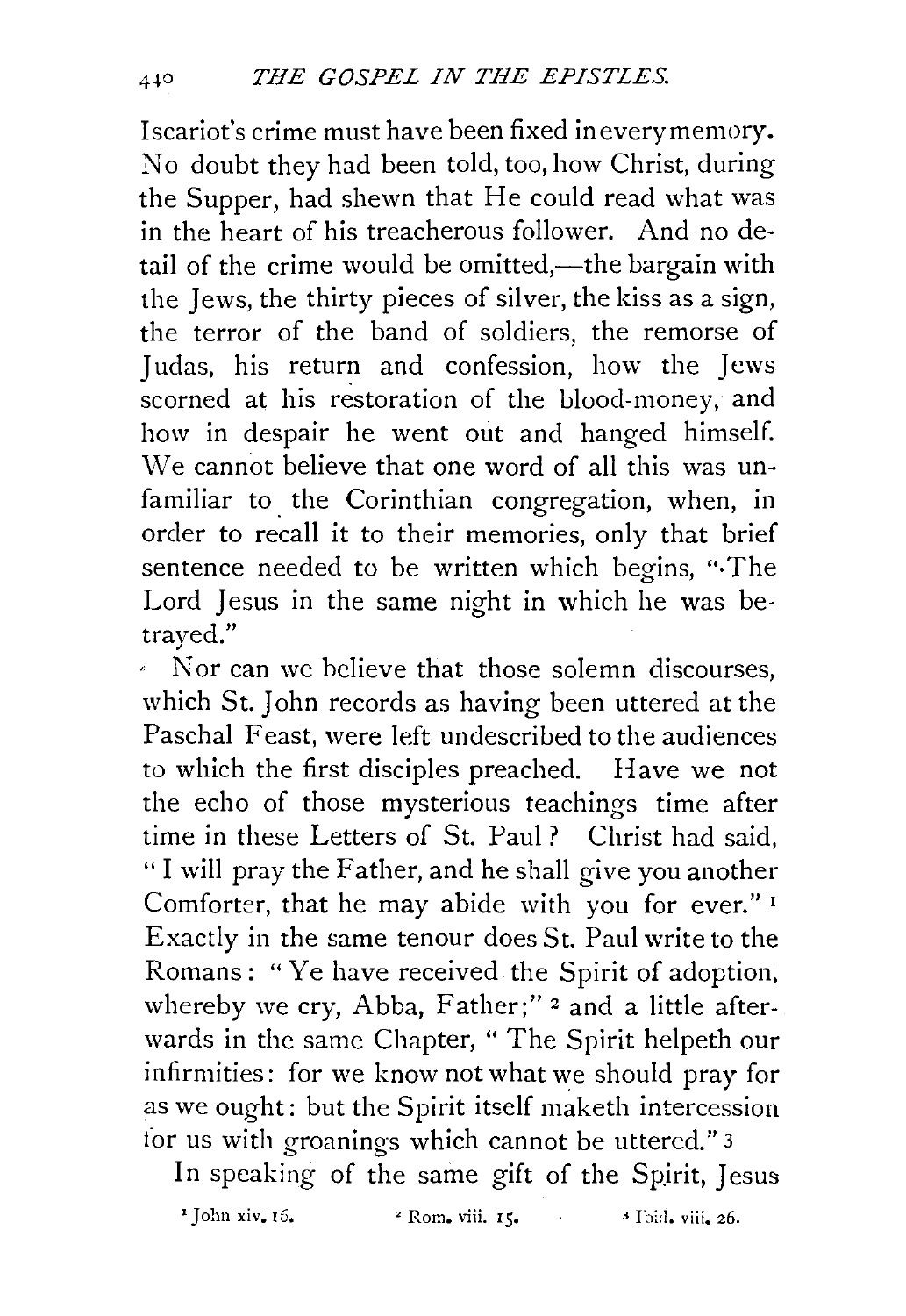says again, " The world cannot receive him, because it seeth him not, neither knoweth him." 1 In words that can have no other source than this, St. Paul writes, " The natural man receiveth not the things of the Spirit of God : for they are foolishness unto him: neither can he know them, because they are spiritually discerned."<sup>2</sup> And with what full meaning do those further words of Jesus in the same Chapter-" Yet a little while, and the world seeth me no more; but ye see me: because I live, ye shall live also  $"3$ -come before us when, after the Resurrection, we hear them thus translated, so to speak, by St. Paul: " Now is Christ risen from the dead, and become the firstfruits of them that slept." 4 These sublime Chapters of St. John's Gospel would furnish us with abundant material for illustrating this portion of our subject; but as the reader can supply many of the instances from his own memory, we will be content with quoting only two more from the succeeding Chapters, that it may be seen how fully the sense of the whole discourse is reproduced in the Apostolic Letters. Jesus says, " Greater love hath no man than this, that a man lay down his life for his friends." 5 With the full consciousness of what was about to come upon Him on the following day, Christ uttered these words. He knew, too, that those who heard Him would soon shew their weakness by forsaking Him in his hour of arrest. Yet He hesitated not to die for them, although they were, as St. Paul puts it, "without strength." And read the words which follow in the Epistle : " For scarcely for a righteous

 $\frac{1}{2}$  John xiv. 17.  $\frac{2}{1}$  Cor. ii. 14.  $\frac{3}{10}$  John xiv. 19.  $4 \tI Cor. xv. 20.$   $5 \tJohn xv. 13.$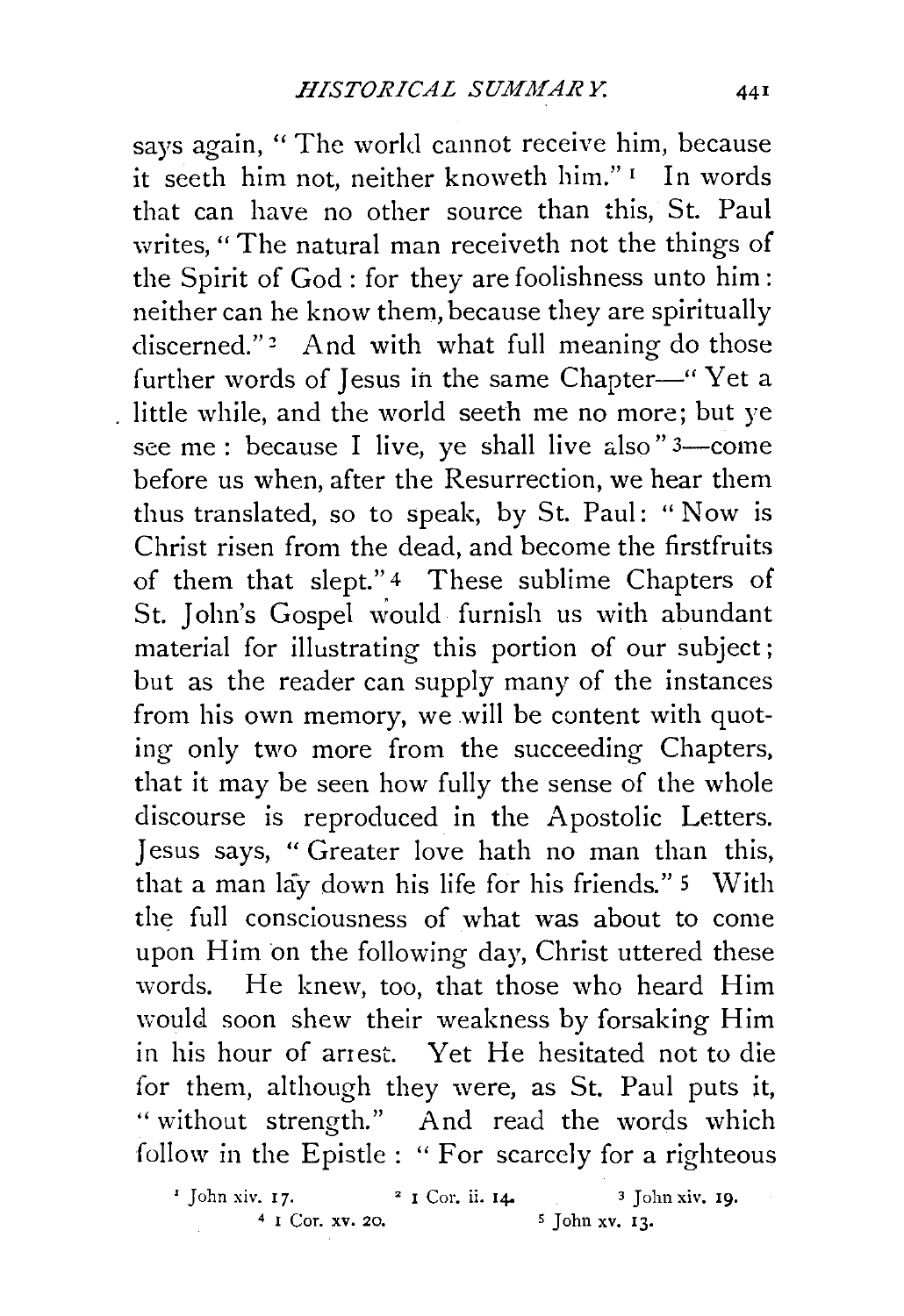man will one die: yet peradventure for a good man some would even dare to die. But God commendeth his love toward us, in that, while we were yet sinners, Christ died for us." $I$  We cannot but feel as we read these sentences that there must have been fully set before the Roman Christians the teaching which Christ embodied in this last solemn discourse. And this feeling is deepened and confirmed when we compare the prayer of Jesus-" That they all may be one; as thou, Father, art in me, and I in thee, that they also may be one in us: that the world may believe that thou hast sent me" $2$ -with the Apostle's words to the Romans, "We, being many, are one body in Christ, and every one members one of another ; " $3$ or to the Galatians, "For as many of you as have been baptized into Christ have put on Christ. There is neither Jew nor Greek, there is neither bond nor free, there is neither male nor female: for ye are all one in Christ Jesus." 4 When we reflect that the Gospel of St. John was not written till long after the time when St. Paul penned these Epistles, we see that the whole body of believers must have been instructed orally in the truths of the Gospel long before any one of the Gospels was composed.

That they were familiar with the details of the death of Christ, we might infer from the constant mention in these Epistles of the Cross of Christ, as that in which the Apostle gloried, although it was foolishness to the Gentiles and a stumbling-block to the Jews. The manner of the death, by crucifixion, must have stamped the procedure as a judicial act of the Roman power; and the facts which we possess in

<sup>1</sup> Rom. v. 7, 8. <sup>2</sup> John xvii. 21. <sup>3</sup> Rom.xii. 5. **4** Gal. iii. 27, 28.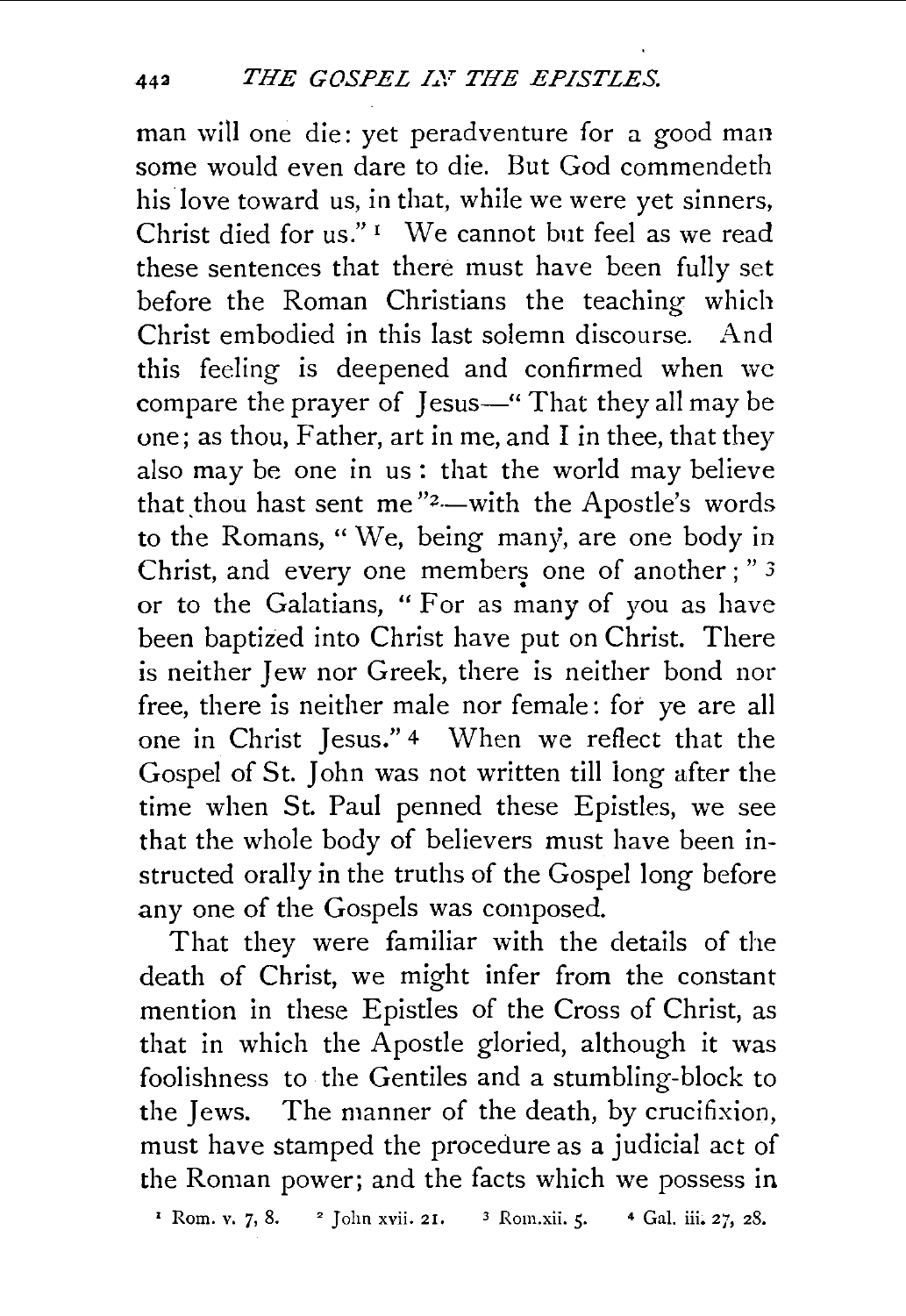the Gospels must have been recounted, in order to explain how the malice of the Jews gained over the executive power of their conquerors to work out its desire. We have only to read the brief summary of the last events of the earthly history of Christ which is given by St. Paul to the Romans, to know how current the whole Gospel history of these events was. All that he says is, " To this end Christ both died, and rose, and revived, that he might be the Lord both of the dead and living."<sup>I</sup> And with like brevity are the Ascension and the second Advent alluded to in the same Letter : " Who is he that condemneth ? Is it Christ that died, yea rather, that is risen again, who is even at the right hand of God, who also maketh intercession for us?"<sup>2</sup> And, again, "God shall judge the secrets of men by Jesus Christ according to my gospel."3 The baptism by which all converts were admitted into the Christian Communion was not likely to be administered before the converts had been taught that this Sacrament also was of Christ's own institution, and specially appointed as the sign of a covenant between Him and his followers. The long enumeration 4 of the appearances of Jesus after his resurrection which St. Paul gives, with almost the bareness of a catalogue, demonstrates how completely the whole narrative of the forty days had been made plain by the words of preachers ; for how, otherwise, would it have been possible for the Apostle to preface a solemn argument with a list so meagre of details ? The memories of those to whom he wrote could supply the particulars of each appearance, and it was  $:$  Rom. xiv. 9.  $:$  2 Ibid. viii. 34. 3 Ibid. ii. 16.  $:$  4 1 Cor. xv. 5-8.